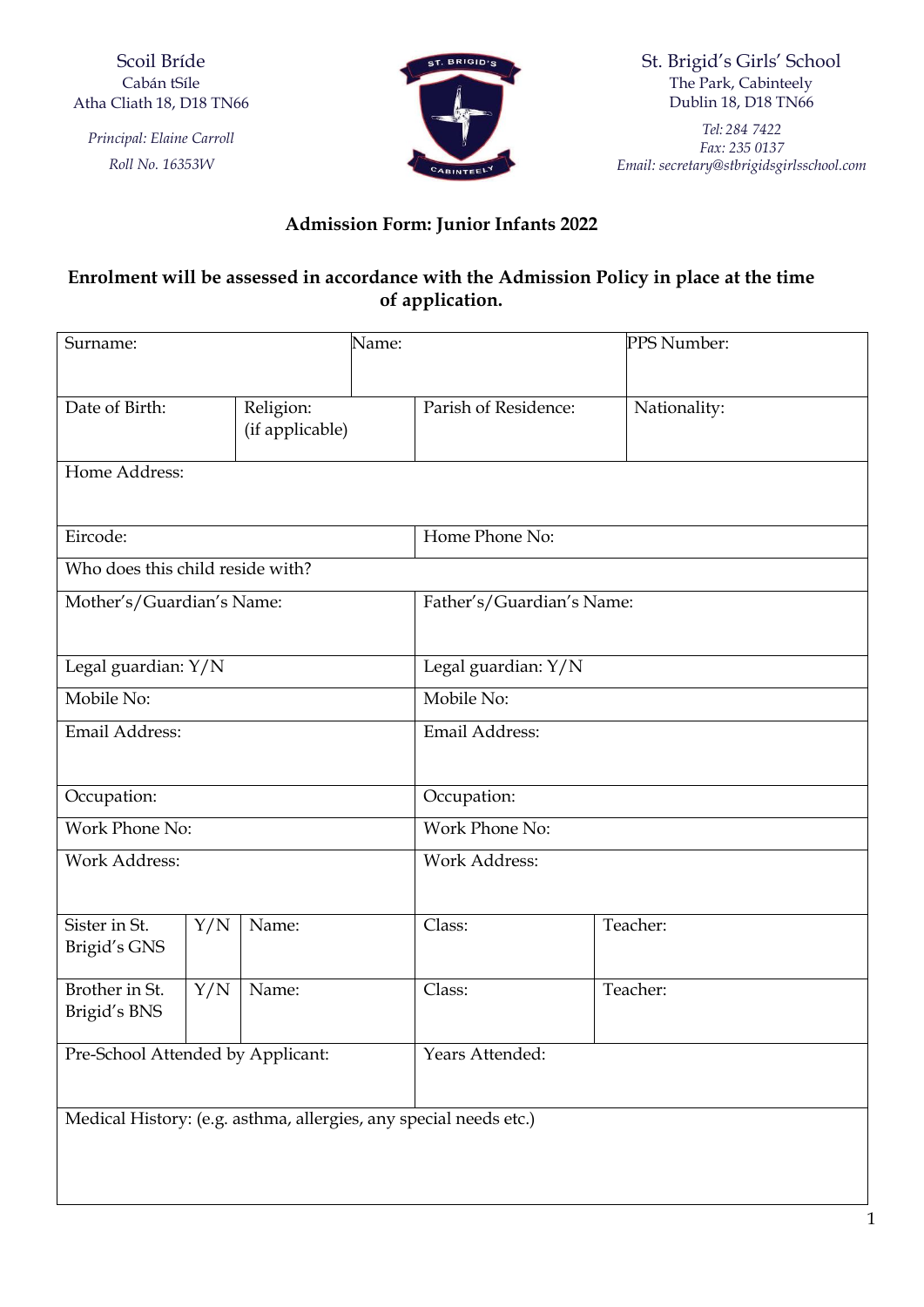| <b>Alternative Contact Details</b>                                                                       |         |                                 |  |        |          |  |
|----------------------------------------------------------------------------------------------------------|---------|---------------------------------|--|--------|----------|--|
| Please provide contact details of a LOCAL neighbour or relative who will take responsibility for your    |         |                                 |  |        |          |  |
| child in the event of illness or emergency and parents cannot be contacted:                              |         |                                 |  |        |          |  |
| (By providing these contact details, the parties involved, consent to St. Brigid's Girls' School holding |         |                                 |  |        |          |  |
| their personal details in compliance with GDPR)                                                          |         |                                 |  |        |          |  |
| Name:                                                                                                    |         | Relationship to Child: Address: |  | Phone: |          |  |
|                                                                                                          |         | (must be over 16 years          |  |        |          |  |
|                                                                                                          | of age) |                                 |  |        |          |  |
|                                                                                                          |         |                                 |  |        |          |  |
|                                                                                                          |         |                                 |  |        |          |  |
|                                                                                                          |         |                                 |  |        |          |  |
|                                                                                                          |         |                                 |  |        |          |  |
|                                                                                                          |         |                                 |  |        |          |  |
|                                                                                                          |         |                                 |  |        |          |  |
| Do you consent to the school contacting your Doctor in the case of an emergency? Y/N                     |         |                                 |  |        |          |  |
| Doctor's Name:                                                                                           |         | Telephone Number:               |  |        | Address: |  |
|                                                                                                          |         |                                 |  |        |          |  |
|                                                                                                          |         |                                 |  |        |          |  |
| Is one of the pupil's mother tongues (i.e.) language spoken at home English or Irish? Y/N                |         |                                 |  |        |          |  |
| Are there any court orders in place regarding your daughter? $Y/N$                                       |         |                                 |  |        |          |  |

### **For your information:**

In accordance with our Admissions Policy please enclose all supporting documentation with this Application Form.

Please see our school website [www.stbrigidsgirlsschool.com](http://www.stbrigidsgirlsschool.com/) for full policy.

- 1. The completed Application to Enrol Form.
- 2. A photocopy of your daughter's Birth Certificate.
- 3. An original Gas or Electricity Bill in the name of either or both parents/guardians, dated within three months of the acceptance date. A print out of an online bill must be signed by one parent/guardian.
	- And
- 4. Any one of the following, in the name of either or both parents/guardians, dated within six months of the acceptance date:

-An original Tenancy Agreement (this must specifically state the term of the tenancy) -Local Property Tax Bill

-An original document issued by the Government Department e.g. Revenue, Social Welfare -An original valid TV licence (stamped within 6 months of the offer date)

5. Completed Enrolment Consent Form (page 4)

If your daughter has a sister currently attending St. Brigid's Girls' School, documents outlined in points 3 and 4 above are not required. An application form, birth certificate, and consent form will suffice (1, 2 and 5). All other applications should be submitted with all documentation as outlined (1-5).

It is the responsibility of the parents/guardians to ensure that all information is correct at the time of application. Please check all information before submitting. If all of the required supporting documentation is not submitted we will not be in a position to accept your application.

Applications should be submitted in hard copy as original documents are required (not scanned versions). Please send by post, do not call to the school to hand deliver your application.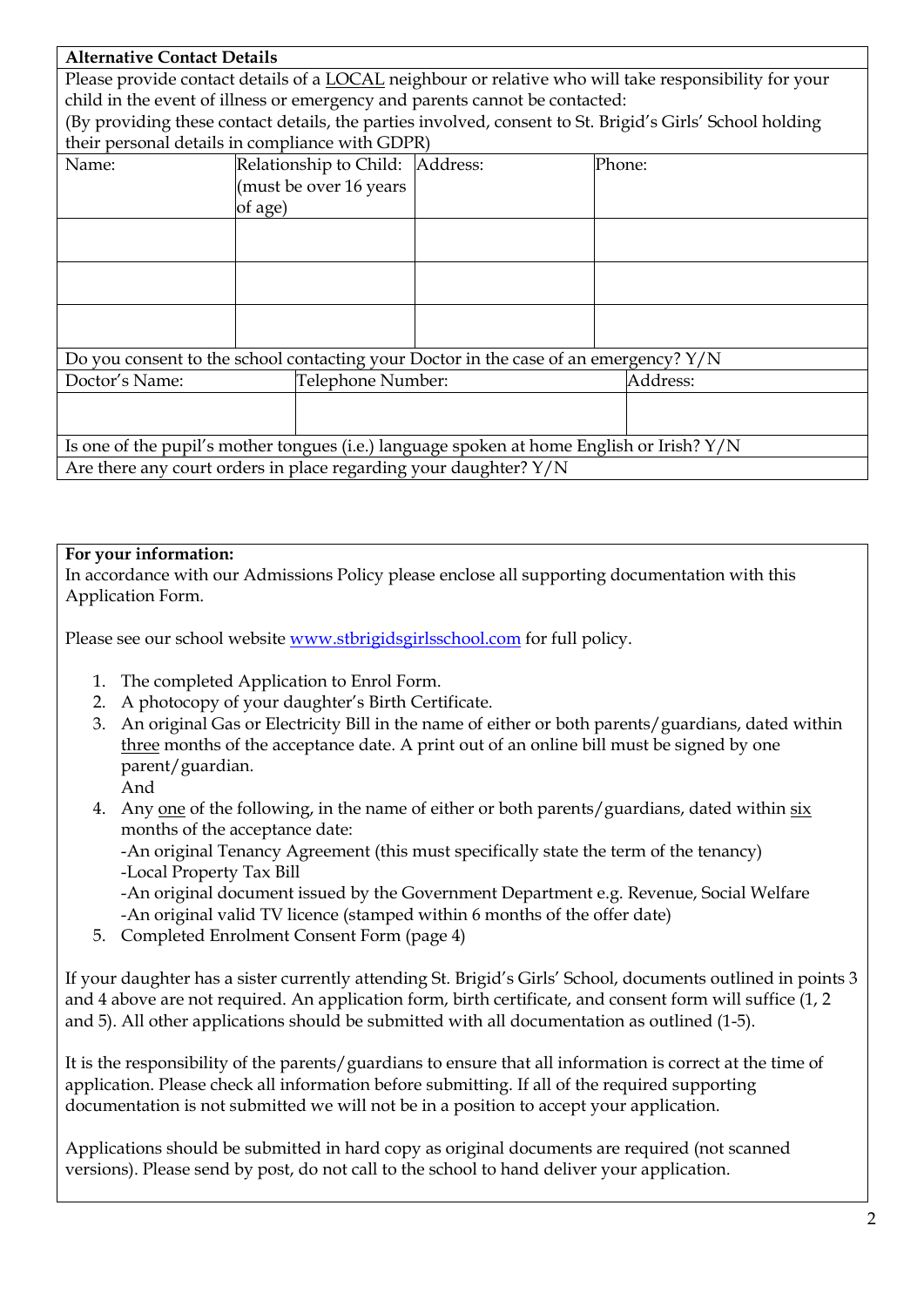Please post your application to: *St. Brigid's Girls' National School, Park Drive, Cabinteely, Dublin 18. D18 TN66*

A SAE (stamped address envelope) should be included for return of original documents.

\* Please note mobile phone, broadband or TV subscriptions or bank statements are not accepted as proofs of address.

| <b>Provide</b>                |                               |  |  |
|-------------------------------|-------------------------------|--|--|
| Signature of parent/guardian: | Signature of parent/guardian: |  |  |
|                               |                               |  |  |
|                               |                               |  |  |
| Date:                         | Date:                         |  |  |
|                               |                               |  |  |
|                               |                               |  |  |
|                               |                               |  |  |

#### **School Policies:**

I/We agree on behalf of my/our child to sign up to the school's policies (available to read on the school website [www.stbrigidsgirlsschool.com\)](http://www.stbrigidsgirlsschool.com/) including but not limited to;

Code of Behaviour

 Acceptable Use of the Internet Policy Anti-Bullying Policy

I/We understand that during my daughter's time in St. Brigid's Girls' School, it may be necessary from time to time for teachers to carry out educational diagnostic tests with my child on an individual basis, in order to help them in their educational development. Parents will be informed of the results of these tests.

| Signature of parent/guardian: | Signature of parent/guardian: |
|-------------------------------|-------------------------------|
|                               |                               |
| Date:                         | Date:                         |
|                               |                               |
|                               |                               |

**Offers of places are made based on the information supplied and in accordance with our school Admission Policy.**

## **Please complete all sections of this form and include all requested items. Please return to the school between 4th October 2021 and 3.00pm on 5th November 2021. Incomplete applications will not be considered.**

We will only retain personal information for as long as is necessary to fulfil the purpose the information was collected for, including any legal, accounting, or reporting requirements. Please see the school website for our Data Protection Privacy Statement for Parents, Guardians, and Students.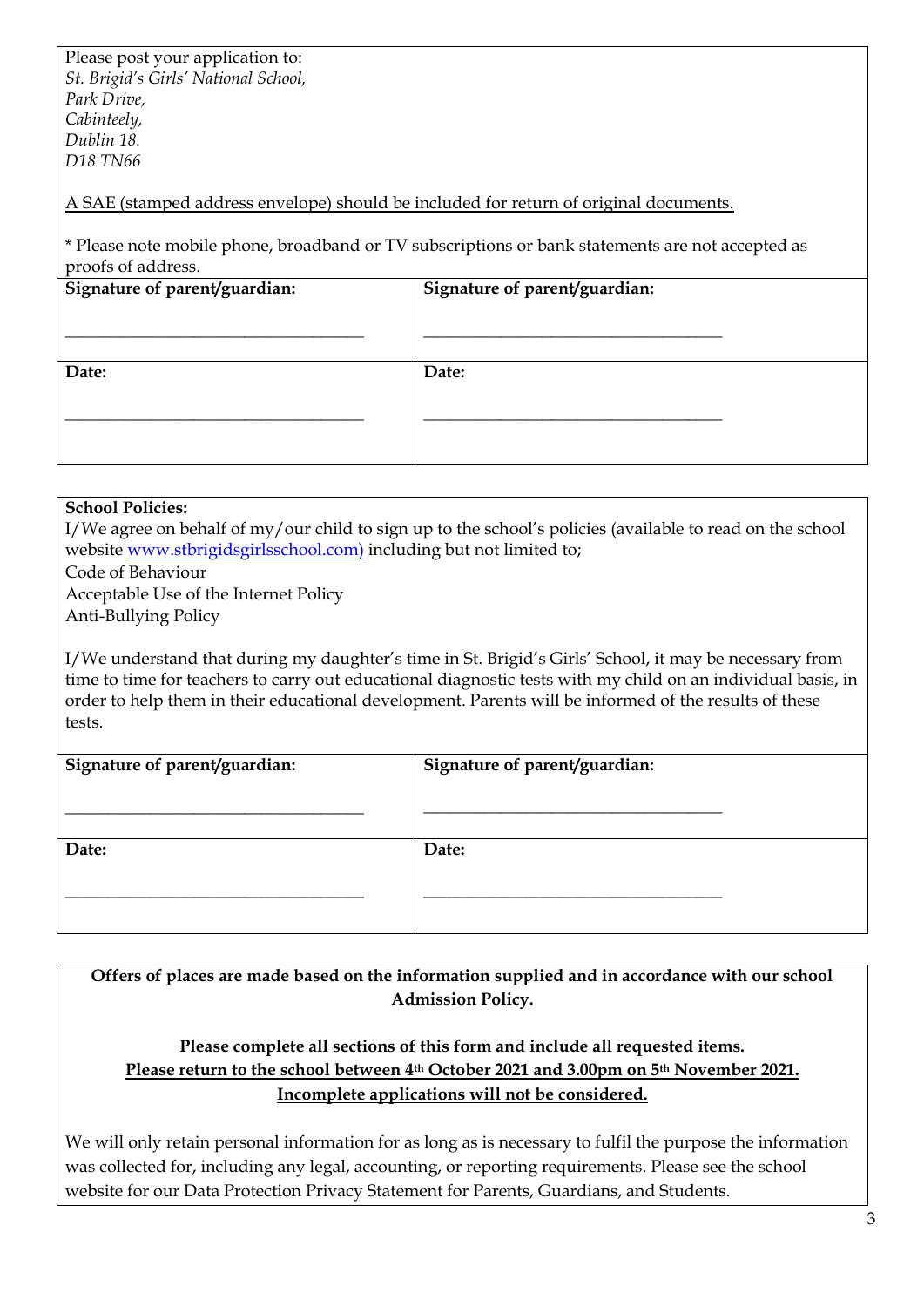#### **Enrolment Consent Form**

| Please read each statement carefully and tick Yes or No as appropriate |                                                                                                    |  | $\mathbf{N}\mathbf{o}$ |
|------------------------------------------------------------------------|----------------------------------------------------------------------------------------------------|--|------------------------|
| 1.                                                                     | I consent to the school holding relevant and necessary personal and educational data on            |  |                        |
|                                                                        | my child in electronic and written format.                                                         |  |                        |
|                                                                        | I understand that such electronic and written records/data will be used exclusively for            |  |                        |
|                                                                        | the legitimate educational provision for my child while in St. Brigid's Girl's School for          |  |                        |
|                                                                        | communication between home and school, the Department of Education and Skills, the                 |  |                        |
|                                                                        | National Education Welfare Board (NEWB) and other statutory agencies. The platforms                |  |                        |
|                                                                        | for the storing of electronic data include but are not limited to the Aladdin Schools              |  |                        |
|                                                                        | Administration system and the school domain. Further information can be found on our               |  |                        |
|                                                                        | Data Protection Policy on www.stbrigidsgirlsschool.com                                             |  |                        |
| 2.                                                                     | Parents, who take photos of their daughters, where other pupils in the school appear in            |  |                        |
|                                                                        | the photo / video, may not upload these photos / videos to any social media website.               |  |                        |
|                                                                        | Parents do not have permission to publish photos / videos which include other people's             |  |                        |
|                                                                        | children. They must be kept for private viewing only. I understand and will support this           |  |                        |
| 3.                                                                     | policy.<br>My child may use electronic email and the internet for educational purposes, subject to |  |                        |
|                                                                        | the Acceptable Use Policy (AUP) of the school.                                                     |  |                        |
| 4.                                                                     | I consent to the school registering my child's name and a parent email address to Seesaw,          |  |                        |
|                                                                        | the school's online learning platform. Images/videos of my child engaging in school                |  |                        |
|                                                                        | activities may be uploaded to Seesaw and shared with the families in her class. The                |  |                        |
|                                                                        | photos/videos are for family viewing only and should not be shared to any social media             |  |                        |
|                                                                        | platform or whatsapp group. We request that they remain on the platform and are not                |  |                        |
|                                                                        | downloaded from it.                                                                                |  |                        |
| 5.                                                                     | My child may participate in school outings, short walks, visits to Church as part of               |  |                        |
|                                                                        | Sacramental preparation, trips to sports field for P.E, simple fieldtrips and trails around        |  |                        |
|                                                                        | the school and local area, under the supervision of the teachers and fully vetted staff.           |  |                        |
| 6.                                                                     | In the event of my child transferring to another school, I consent to the forwarding of all        |  |                        |
|                                                                        | school reports and other relevant reports / information to my child's new school.                  |  |                        |
| 7.                                                                     | The school encourages a healthy eating policy. Children should have a nourishing                   |  |                        |
|                                                                        | lunch. They should not bring sweets, chocolate, crisps or fizzy drinks to school.                  |  |                        |
|                                                                        | Chewing gum is never allowed. I will support this healthy eating policy.                           |  |                        |
| 8.                                                                     | My child may be included in school photographs / DVDs which may appear around the                  |  |                        |
|                                                                        | school premises, or on the school website, and in which no identifying information shall           |  |                        |
|                                                                        | be supplied e.g. full names, addresses. These include pictures of children with                    |  |                        |
|                                                                        | projects/educational demonstrations and class work display.                                        |  |                        |
| 8.                                                                     | I consent to the school supplying my child's details to the relevant Health Authorities            |  |                        |
|                                                                        | where such information relates to providing dental care, immunisation and/or other                 |  |                        |
|                                                                        | health care normally provided through the school.                                                  |  |                        |
| 9.                                                                     | In the case of a medical emergency, I give permission for my child to be taken to hospital         |  |                        |
|                                                                        | by ambulance, if such action is required and parents cannot be contacted.                          |  |                        |

Child's Name (Print): \_\_\_\_\_\_\_\_\_\_\_\_\_\_\_\_\_\_\_\_\_\_\_\_\_\_\_\_

Parent/Guardian's Names (Print):

 $\begin{array}{cccccccccccccc} \text{Signed} & & & & & \text{Signed} & & & \end{array}$ 

\_\_\_\_\_\_\_\_\_\_\_\_\_\_\_\_\_\_\_\_\_\_\_\_\_\_\_\_\_\_ \_\_\_\_\_\_\_\_\_\_\_\_\_\_\_\_\_\_\_\_\_\_\_\_\_\_\_\_\_\_\_

Date \_\_\_\_\_\_\_\_\_\_\_\_\_\_\_\_\_\_